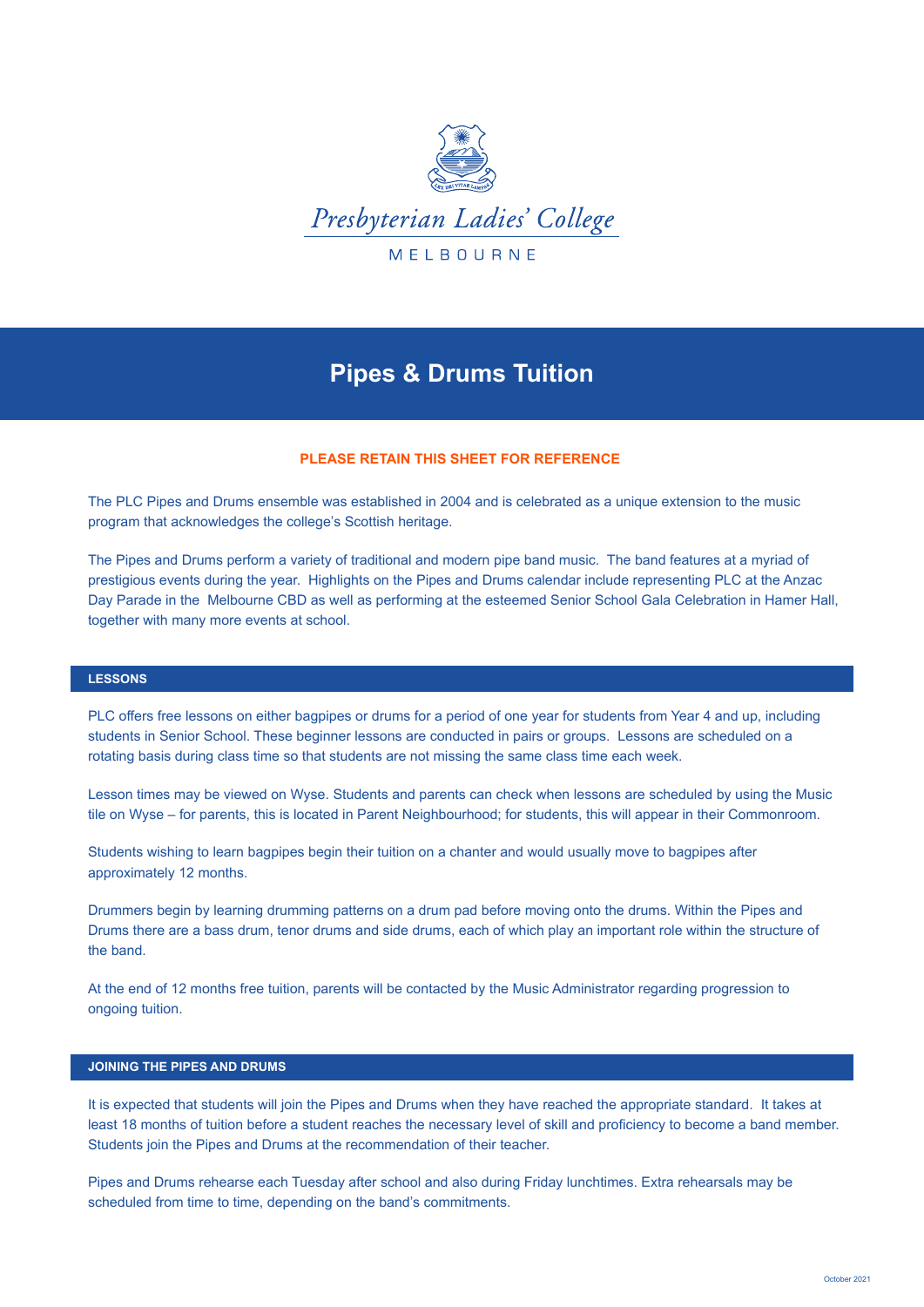There is no charge for hiring bagpipes or chanters. Drumming students are expected to purchase a drum pad and sticks and details about these items will be provided at the first lesson.

Following one year's free tuition, fees are charged at \$775 per semester (16 lessons). Tuition fees are charged on school fee instalments in May and October of each year.

If a student is recommended to join the Pipes and Drums a one-off cost of \$300 is charged to cover provision and cleaning of uniforms. The PLC Pipes and Drums uniform consists of a glengarry (cap), jacket, sporran, hose, and a kilt of specially-designed PLC tartan. The uniform must be worn at all official band functions. Further information regarding the Pipes and Drums will be provided when your daughter has reached the required standard on her instrument.

# **COMMUNICATION**

## **Parent/Teacher Interviews**

Parent/Teacher Interviews are held annually. These are an excellent opportunity for parents to meet their daughter's teacher teacher and discuss her progress and development.

#### **Contacting the Music Department**

Parents are requested to email the music teacher if their daughter is absent from school on the day of a scheduled lesson or ensemble rehearsal. Messages for teachers may also be left with the Music Administrator on 9805 7870, or by emailing music@plc.vic.edu.au

### **Music Record Book**

All students are required to have a Music Record Book. The PLC Music Record Book will be provided at the first lesson and \$8 will be billed to your daughter's school account. Subsequent Music Record Books may be purchased from the PLC Shop.

# **DISCONTINUING**

Notice in writing should be given to the Music Administrator music@plc.vic.edu.au by the end of Week 6 for a student to discontinue at the end of the term.

#### **THE MUSICAL PARTNERSHIP**

Music is a three-way partnership between the teacher, the student and her parents. Each member of the partnership has a responsibility. Most parents are eager to be active members of the partnership but may appreciate some guidance and definition.

# **Parents can help by providing:**

#### **Favourable Practice Conditions.**

- 1. Try to schedule a regular time for practice mornings are best when children are mentally and physically fresh and receptive.
- 2. Help ensure the best environment a quiet room without distractions, adequate lighting, ventilation and a comfortable temperature. Also, a music stand (if required).
- 3. Help your daughter keep a daily record of her practice in her music record book.

### **Encouragement.**

Please assist by reminding your daughter to do her daily practice! Praise work that is well done and encourage her in her progress, particularly in the beginning stages when progress may be slow.

#### **Patience**

Some things in music are learned easily, others require intensive and repeated application. Parental sympathy and understanding are important. Your daughter may begin by making squeaky sounds on a chanter, or may sound like she is drumming without any sense of rhythm, but it is only through practice that this will improve.

#### **Common sense.**

Avoid undue stress regarding musical work. Beginner students should aim to practice 4 - 5 times a week for 10 - 15 minutes per session. The teacher will advise when this needs to be increased.